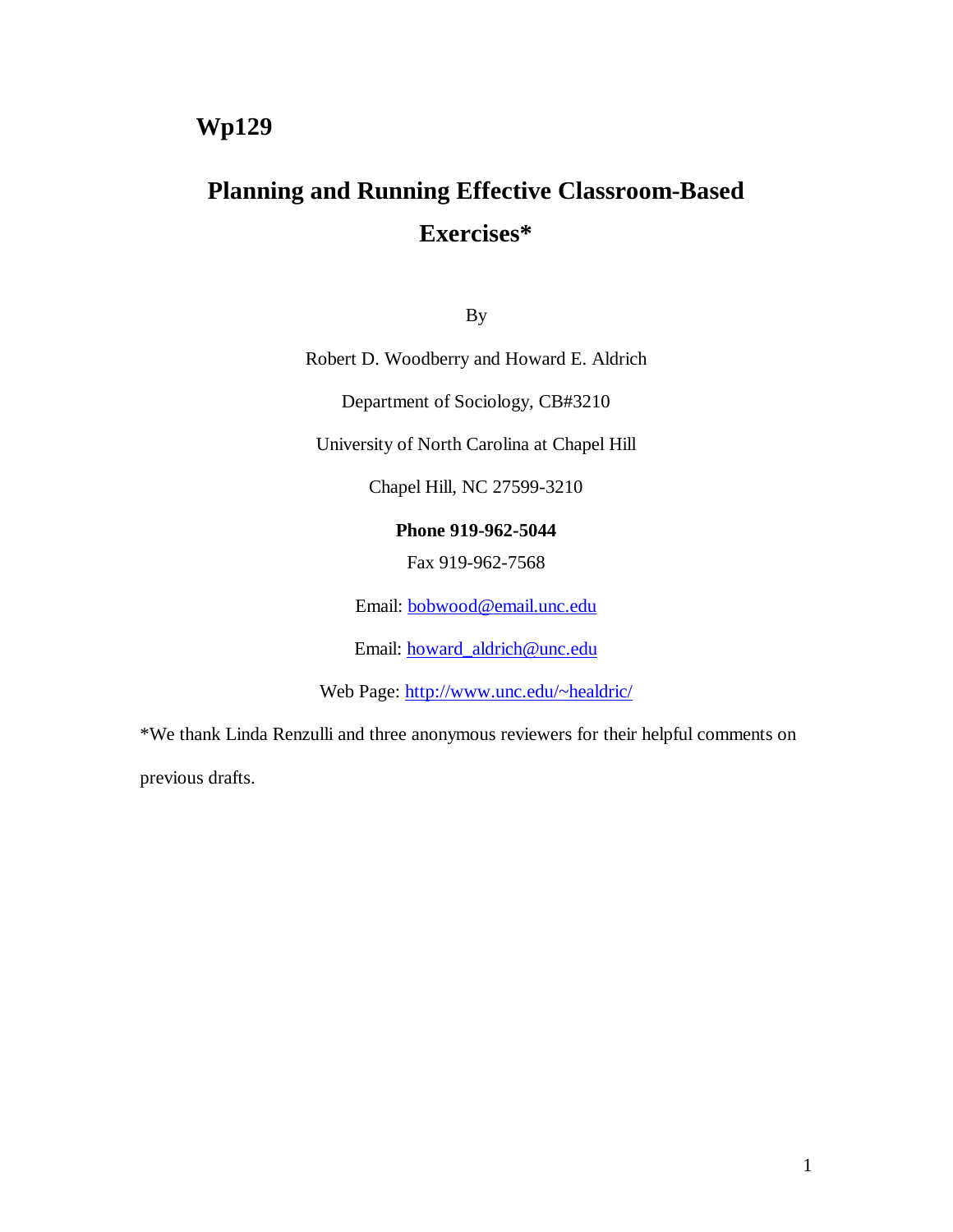# **Planning and Running Effective Classroom-Based Exercises**

# **ABSTRACT**

Classroom-based exercises, when used regularly and appropriately, foster many valuable skills. Building on advice scattered across various articles, as well as our own classroom experiences, we offer some general guidelines for planning and running classroom exercises. We focus on planning exercises effectively, communicating these plans to students, and executing them skillfully in the classroom.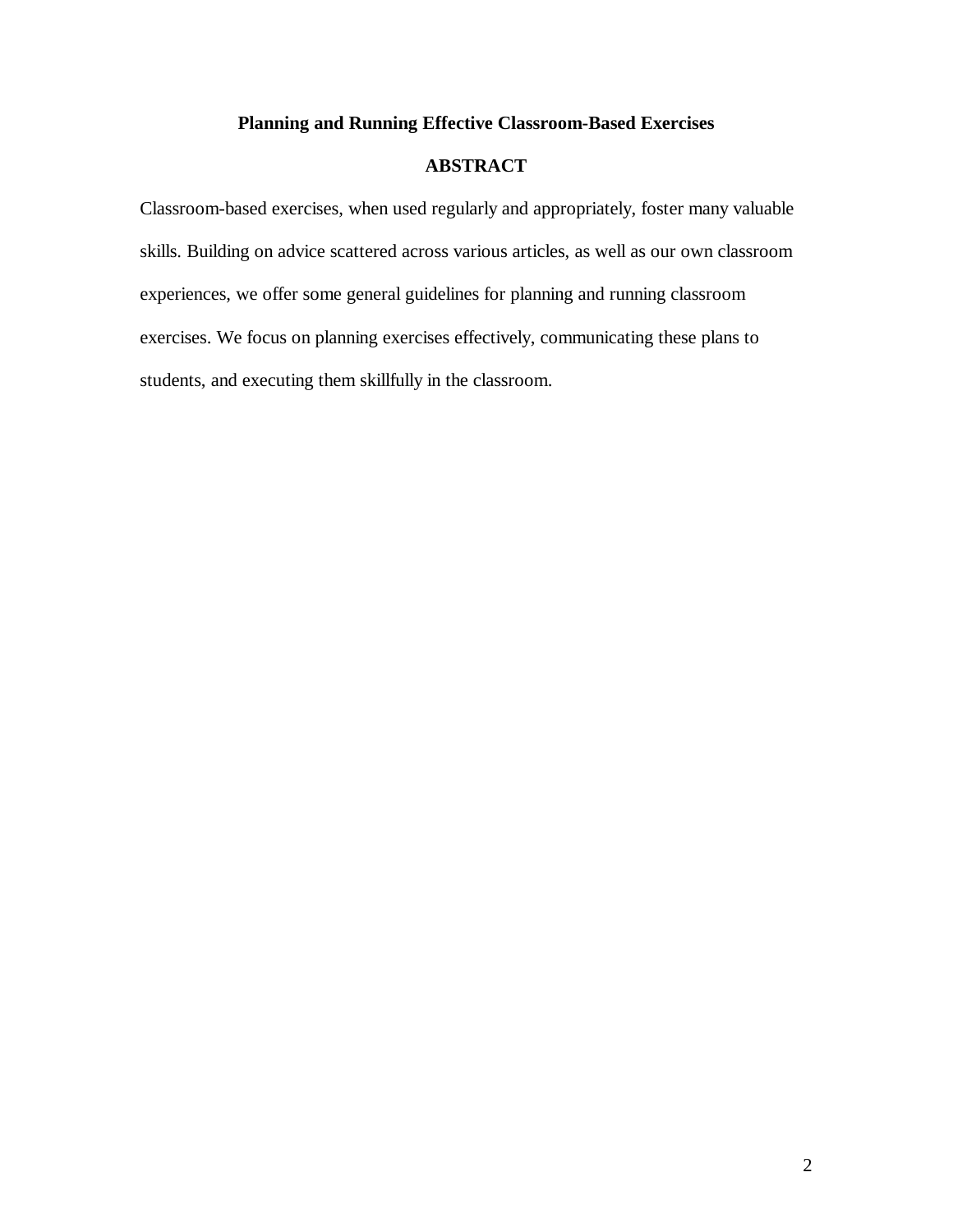#### **INTRODUCTION**

Exercises can be an important part of instructors' teaching tool kits. When used regularly and appropriately, they can help students develop critical thinking, teamwork, communication skills, independence, and long-term memory of class concepts (Abrami et al. 1995; Cooper 1996; Cross and Steadman 1996;Dansereau and Johnson 1994; Felder and Brent 1996; Keeley et al. 1995; Oin, Johnson, and Johnson 1995).<sup>1</sup> They bring sociological ideas alive, allow students to connect sociological concepts with life experiences, and push students to grapple with ethical issues. Exercises work particularly well when they are used within a cooperative learning framework,  $2$  but they can be used with most teaching styles.

Building on previous research and classroom experience, we offer some general guidelines for planning and running effective classroom exercises. We say little about the content of exercises. Instead, we focus on planning them effectively, communicating these plans to students, and executing them skillfully. We hope instructors will review the suggestions in this note when planning exercises and will use also them to analyze their results and seek improvements..

#### **PLANNING SPECIFIC EXERCISES**

We consider two aspects of the planning process: (1) developing a clear plan of action, and (2) preparing instructions for communicating this plan to students.

**Developing a Clear Plan of Action and Writing it Down** - Instructors should work through exercises carefully to anticipate problems and develop contingency plans. We find it helpful to divide the exercise into discrete steps, visualize what students need to do in each segment, and plan how to move students between parts. Instructors should then write down these instructions for themselves and rehearse them.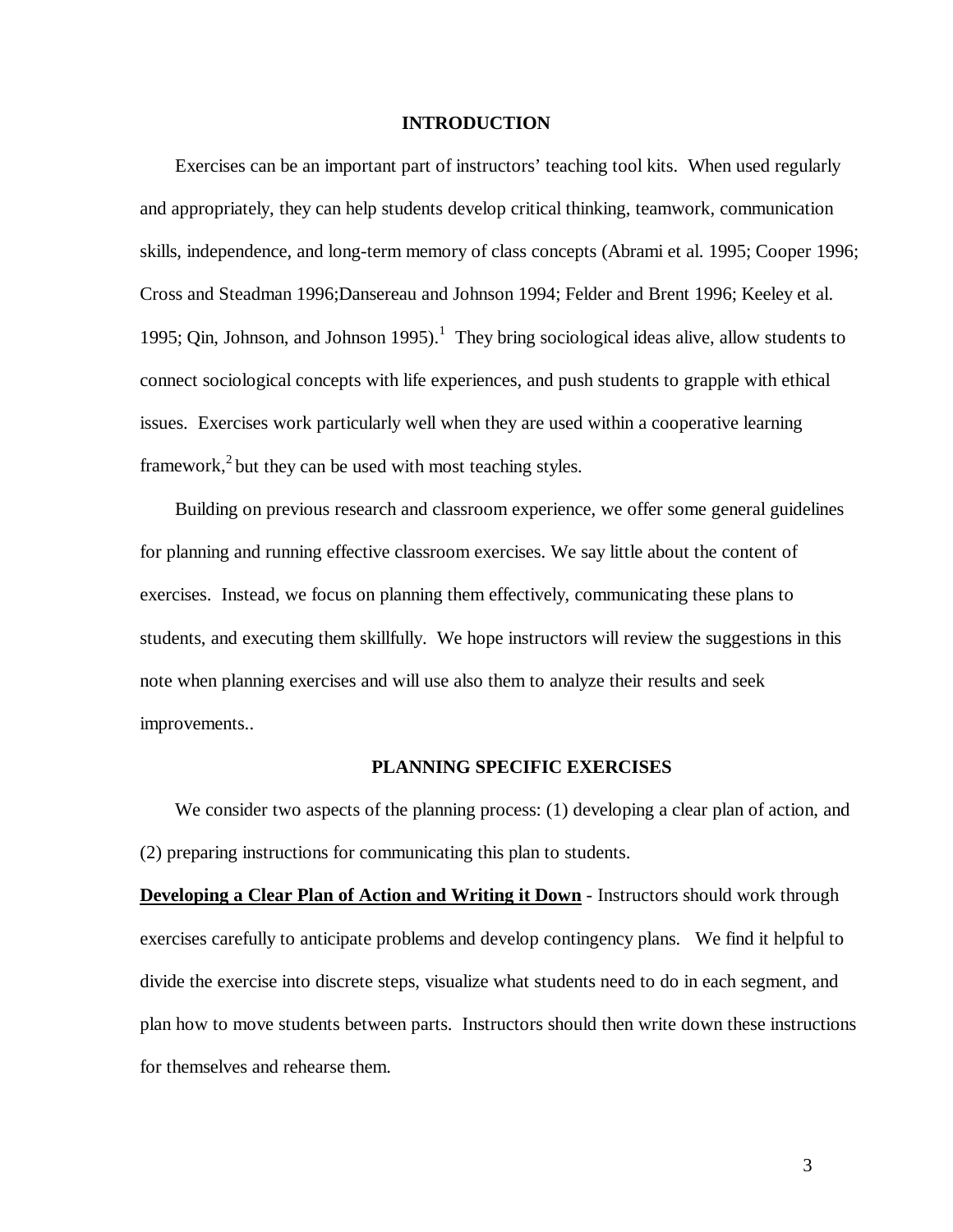Detailed notes are especially important when instructors are trying a new type of exercise. Their notes should include a hook to grab students' attention, the exact wording of student instructions, whether instructions will be given to students in a handout, on an overhead, or on the board, and how the instructor will divide the students into groups (and of what size). After instructors have run an exercise several times, they can generally reduce their notes to an index card. Lots of detail is important initially so that instructors find possible flaws, but eventually too much detail can be distracting.

 conducted and discussed separately. **Determine the Time Required.** For a long exercise, instructors must first decide whether to compress it into one period or to extend it over several periods. To accommodate long exercises, some instructors postpone discussion of results until the next period. However, by then, they often cannot recapture the excitement or insights aroused by the exercise. As Billson (1986) noted, stirring emotions in small groups can heighten their readiness to learn. To benefit from students' heightened emotions and fresh insights, instructors may want to cut back their plans so that the entire unit -- exercise and feedback/discussion -- fits into a single period. Alternatively, instructors may want to break the exercise into a series of freestanding modules that can be

*Time an exercise to maximize its impact.* In our experience, *starting* class with an exercise usually works best. Exercises generally prepare students to participate in discussion or lecture, not visa versa. Plus, exercises typically increase the energy of a class and permit instructors to cover more technical material later. After a lengthy lecture, students' energy is generally low and it is hard to jump-start exercises. Starting class with an exercise also allows students the excitement of discovering things for themselves and leaves sufficient time for debriefing and discussion.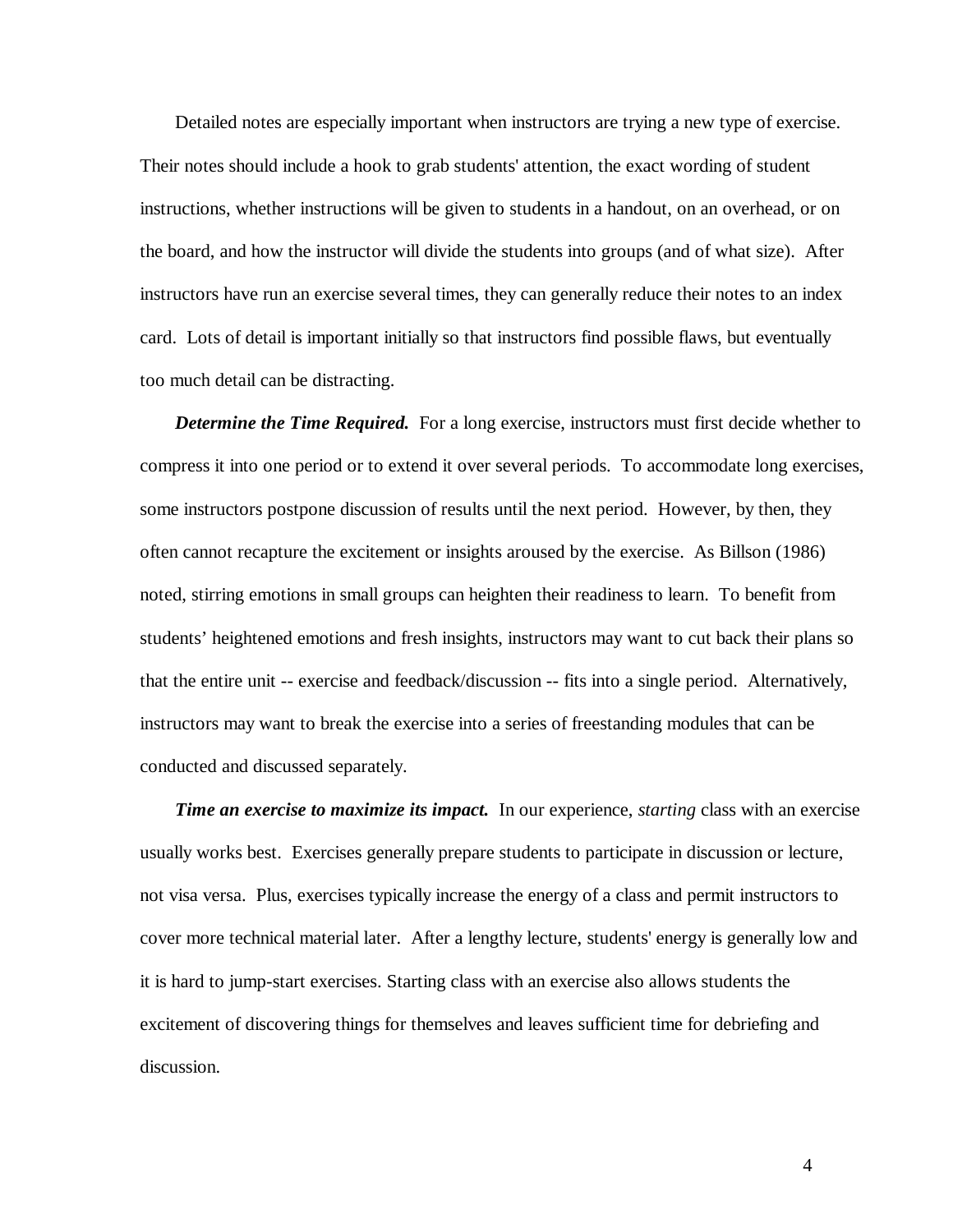*Break an exercise into segments.* Next, instructors should determine the segments of the exercise and plan how they will transition between them (Prescott 1994, 1996). They should decide what they want students to accomplish in each section and which sections are most important. Prioritizing tasks and segments accomplishes three objectives. First, it helps instructors allot time for each part. Second, it helps instructors write directions that focus student attention on key points within each section. Third, it helps instructors know what segments or tasks to cut if one section goes on too long. This prevents classes from wasting time on peripheral tasks and rushing through essential ones.

*Structure exercises to be exciting and productive.* We suggest three ways instructors can increase students' excitement about exercises and keep them on task. First, get students emotionally involved, perhaps by finding a good hook that piques students' curiosity. For example, before beginning an exercise on the importance of social networks (Giuffre and Paxton 1997), ask students "how did you find your last job?" Have them do novel things or view things in new ways, and when appropriate, get people out of their chairs (Millis 1992). If students are excited, they are more likely to participate actively and stay on task.

Second, maximize student involvement. The more students participate, the more excited they become, and the more they learn (Cross and Steadman 1996:176-77). Therefore, instructors should plan exercises to allow as many students as possible to participate at the same time (Downs-Lombardi 1996). For this reason, pair work and group work are often more effective than class-wide discussions (especially at the start of an exercise). If student groups have to share their conclusions/ideas with the class or other groups, peer pressure helps keep them on task and reminds them of their interdependence (Billson 1986). For example, create a "structured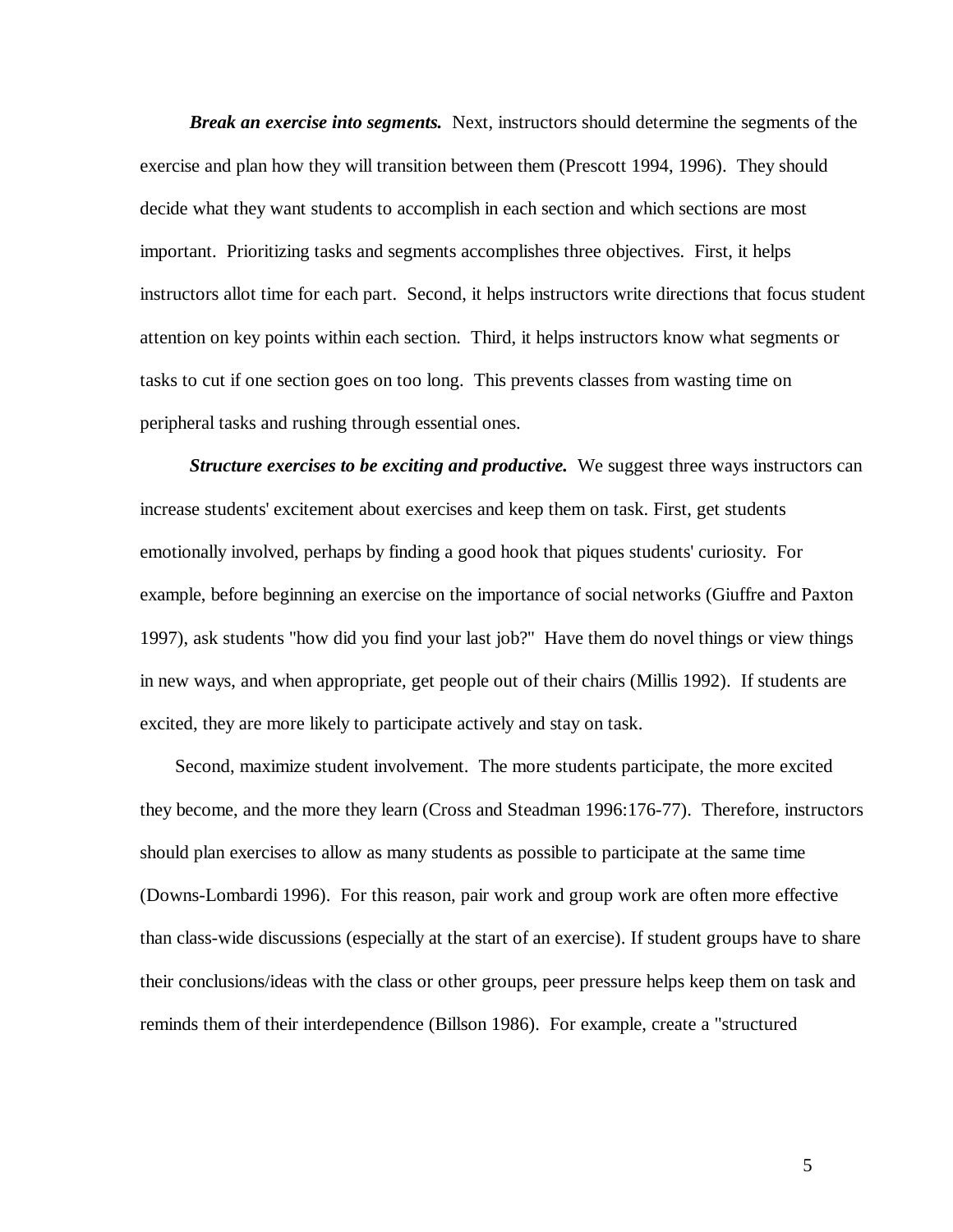controversy" in which all groups must report their position on an important social issue, such as bussing to achieve racial balance in schools (Johnson and Johnson 1979).

Third, give students concrete tasks to complete and a means for assessing their attainment. If appropriate, instructors should ask students to hand in a written product at the end of the exercise. For example, in an exercise on social stratification and inequality, McCammon (1999) asked groups to prepare household budgets for different income groups and report to the whole class. In some cases, instructors can ask each group to turn in a single report or answer sheet. If students have to turn in something, they are more likely to stay on task. For many exercises, formal grading is unnecessary, although students like some indication that the instructor has read it (e.g., checkmarks and underlined key points).

Collecting written products from an exercise has several additional advantages. It helps instructors evaluate students' understanding of concepts from the exercise. Students are often good at hiding their lack of understanding from instructors, but they will have a hard time doing so if they must produce something in writing (Cross and Steadman 1996:20). Collecting work also demonstrates that the instructor takes student insights seriously and provides a regular way to give students feedback. Research shows that this type of regular feedback and interaction with the instructor increases learning and raises students' evaluations of instructors (Cross and Steadman 1996:22-4, 141-53).<sup>3</sup> Displaying the products generated by students reinforces the notion that some kinds of knowledge are socially constructed and that students can play a productive role in the process.

**Prepare Students' Instructions - Instructors must make sure students understand exactly what** to do. Otherwise, they waste time asking for help or engaging in fruitless search behaviors, and they may become frustrated and stop participating (Cooper 1990; Downs-Lombardi 1996;

6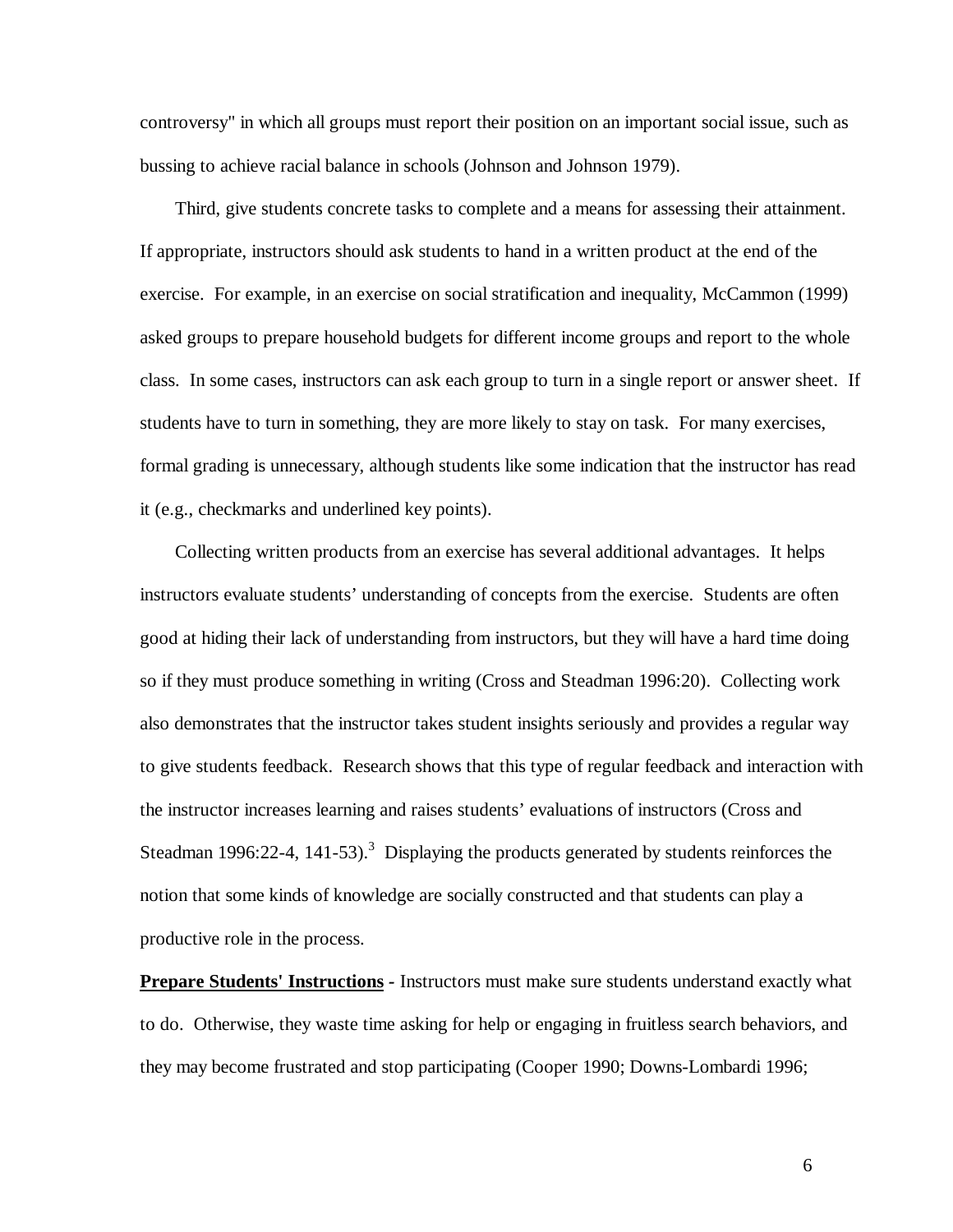Prescott 1994, 1996). This is especially important in large classes where professors have less opportunity to answer questions or monitor group participation. We suggest three ways instructors can help students' understand.

*Prepare detailed instructions*. Keep instructions concrete and specific. For example, it is not sufficient to ask students to "discuss" a topic. Often they will just sit silently and no one will take the lead. Instead, instructors should ask them to carry out specific tasks, such as choosing the best solution from a list of alternatives. For example, in an exercise requiring groups of students to analyze children's games, Glasberg et al. (1998) laid out a specific series of steps that students had to complete: interpret the images on the game boxes, then examine the game boards and playing pieces, and finally play the games. Only after the games were played were students asked to identify the socio-cultural goals of the games. Giving specific directions does not stifle students' creativity, but instead frees them from wasting time on petty details (Prescott 1994).

*Organize the exercise visually*. Visual displays increase the accessibility of material during exercises and generally enhance learning (Prescott 1994). For example, rather than having students record their results on a blank sheet of paper, give them a chart, a matrix, or two columns with lists of heading and numbers. Instructors can include this in the written instructions, or write it on an overhead and have students copy it.

*Use cooperative learning groups*. Groups often stall at the beginning if no one takes the lead. Thus, we have found it helpful to divide students into groups at the beginning of the semester,<sup>4</sup> and assign a leader and secretary for each group. Consequently, students break into groups more quickly and do not waste time building new groups. Each person knows their role and what we expect of them (also see Cooper 1990; Prescott 1992; Johnston 1997a). It also saves time if instructors encourage group members to sit next to each other in class. In fact, this

7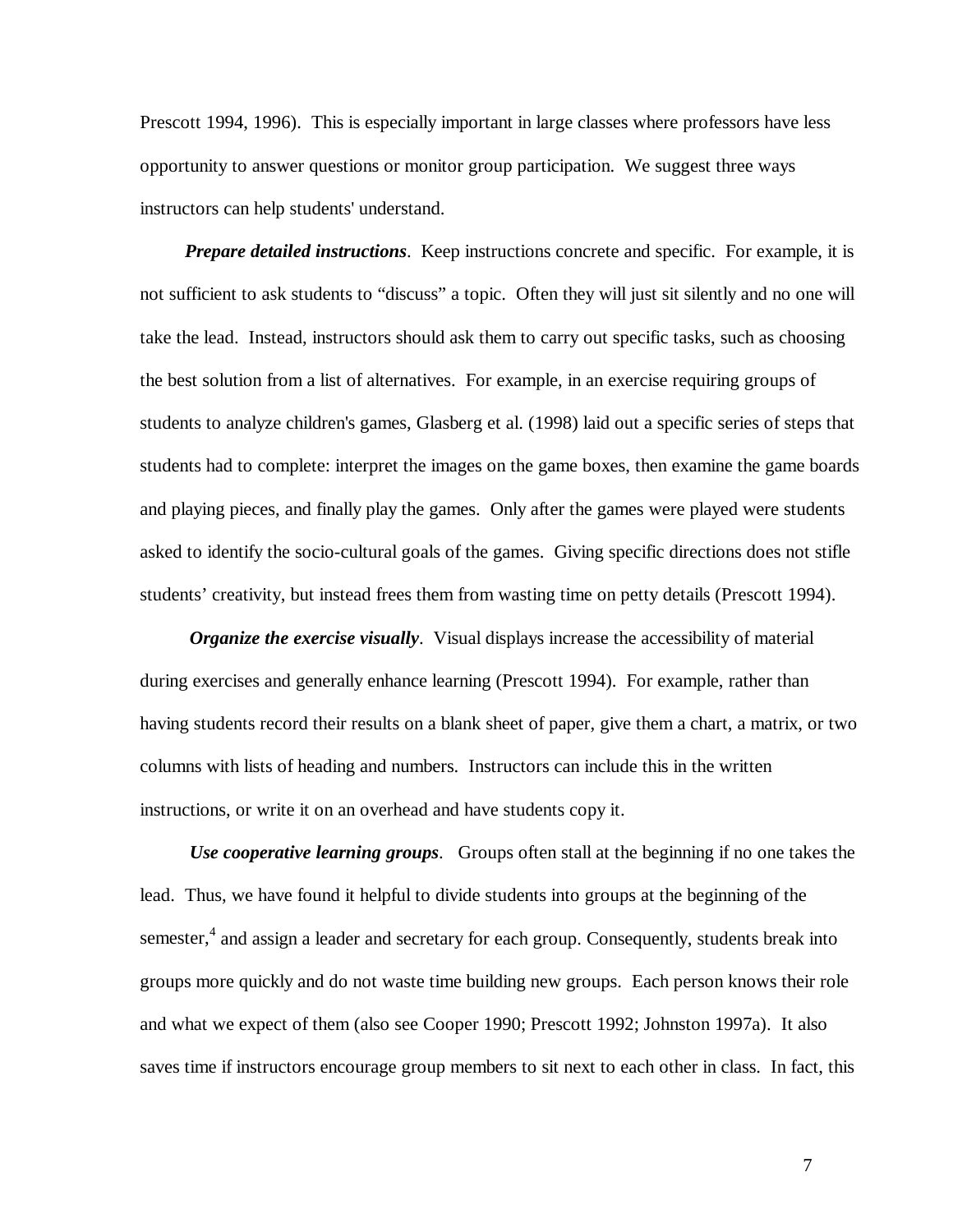(Billson 1986). $5$ generally happens naturally in the evolution of small groups, regardless of instructor prompting

# **EXECUTING THE EXERCISE EFFICIENTLY**

In this section we discuss strategies for implementing exercises. We focus on introducing the exercise, monitoring the flow, and bringing it to an effective close.

**Provide Written Instructions** - Written instructions save time, help students absorb complex tasks, and allow them to review details of the instructions. If students' minds wander during oral instructions, they will waste time asking others what to do during the time they should be working.<sup>6</sup>

For small classes, we suggest handing out typed instructions to each student or group. Instructors should remain silent while students read the handout. This strategy initially takes more instructor time and resources, but the added clarity makes it worthwhile. Moreover, instructors can reuse typed handouts, whereas they lose whatever they write on the board. If the class is large, instructors can use overheads rather than individual handouts. Writing on the board is slower, harder to read, and tempts instructors to skip or condense steps, thus confusing students.

**Monitor and Facilitate the Exercise** - Instructors must stay involved in the exercise throughout its execution. Even the best-laid plans can falter if instructors do not coach confused students or adjust to unexpected developments. Instructor involvement shows students that their task is important, and also helps instructors find "teachable moments" they can use in the feedback session. Carry a note card and record observations to be followed up in the general discussion.

Instructors should assess class engagement while walking around and listening to groups. They can check comprehension and prod students to think more deeply. In the short-term, overt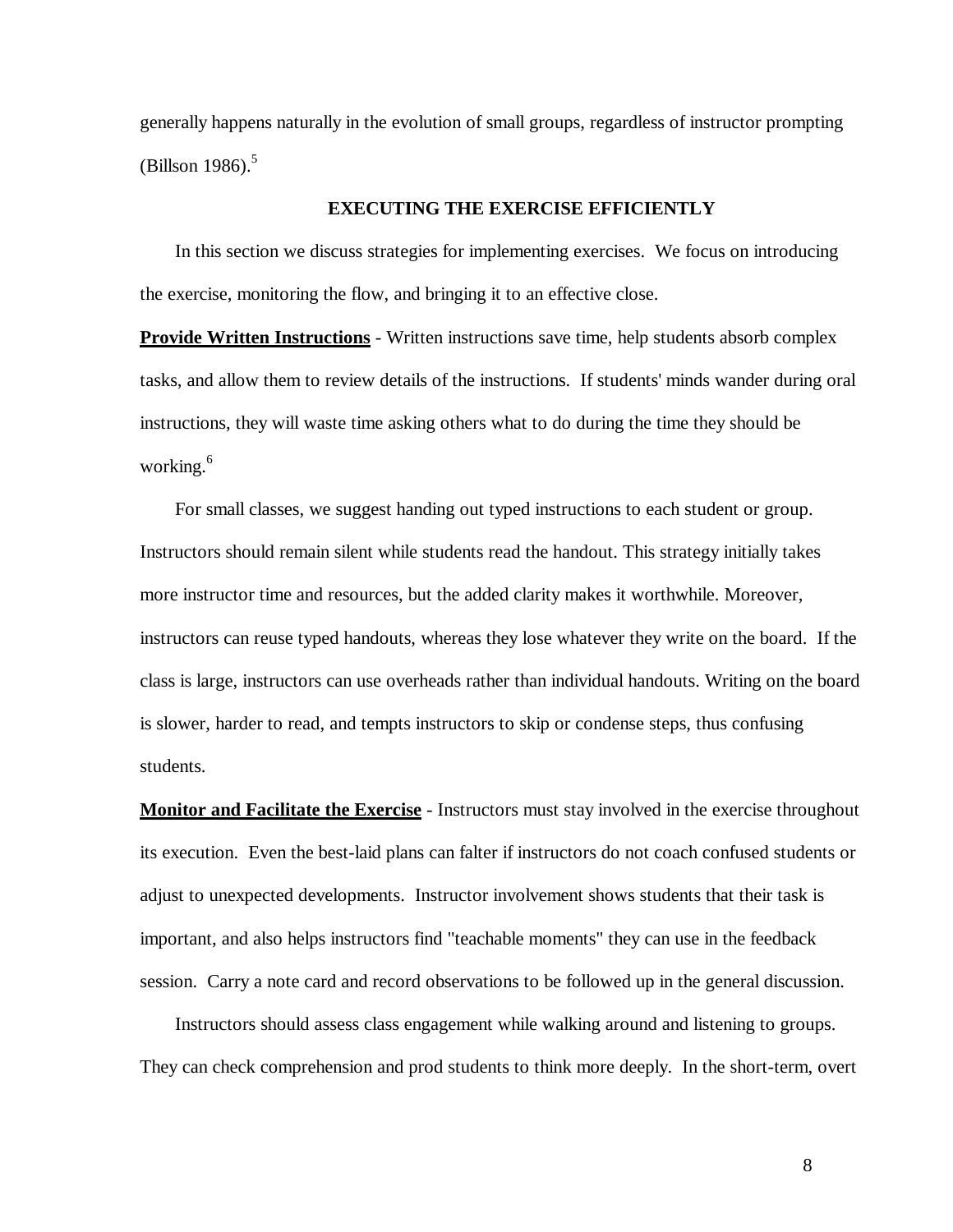monitoring occasionally makes students self-conscious and stifles conversation. But most reactions are positive. Students quickly grow accustomed to an instructor sitting down with them to answer questions or offer suggestions. However, this type of monitoring should not be the only method instructors use to keep students on task (especially in large classes). Otherwise, it may only work when they are next to a group.

Monitoring should also be used to adjust time limits.<sup>7</sup> At the beginning of each exercise section, instructors should announce time limits that they think are the minimum for the task involved. During the exercise, instructors may occasionally remind students of the time remaining. Setting limits helps keep students on task, and also helps instructors evaluate how much to cut from the rest of the class if particular sections take too long. However, flexibility is important. If most groups have not finished by the deadline, instructors can increase the time for a particular section. If most finish early and they seem to have interacted with the material well, instructors can shorten the time slightly (although this should be done more cautiously).

Before instructors close an exercise, they should make sure students have grappled with the material in sufficient depth (Cuseo 1997). $8\,$  In any case, instructors should not fear ending a section before everyone is finished. A good time to wrap up is when about 70 percent of groups are done. By this time, early groups are still excited and slower groups generally already have something significant to say.

Finishing on time is important, because by the next class period, students' will forget many of their insights and instructors will lose the chance to consolidate or respond to them. Moreover, not finishing on time can mean that the momentum created by the exercise is lost, and trying to regain the excitement of the previous class is difficult.

9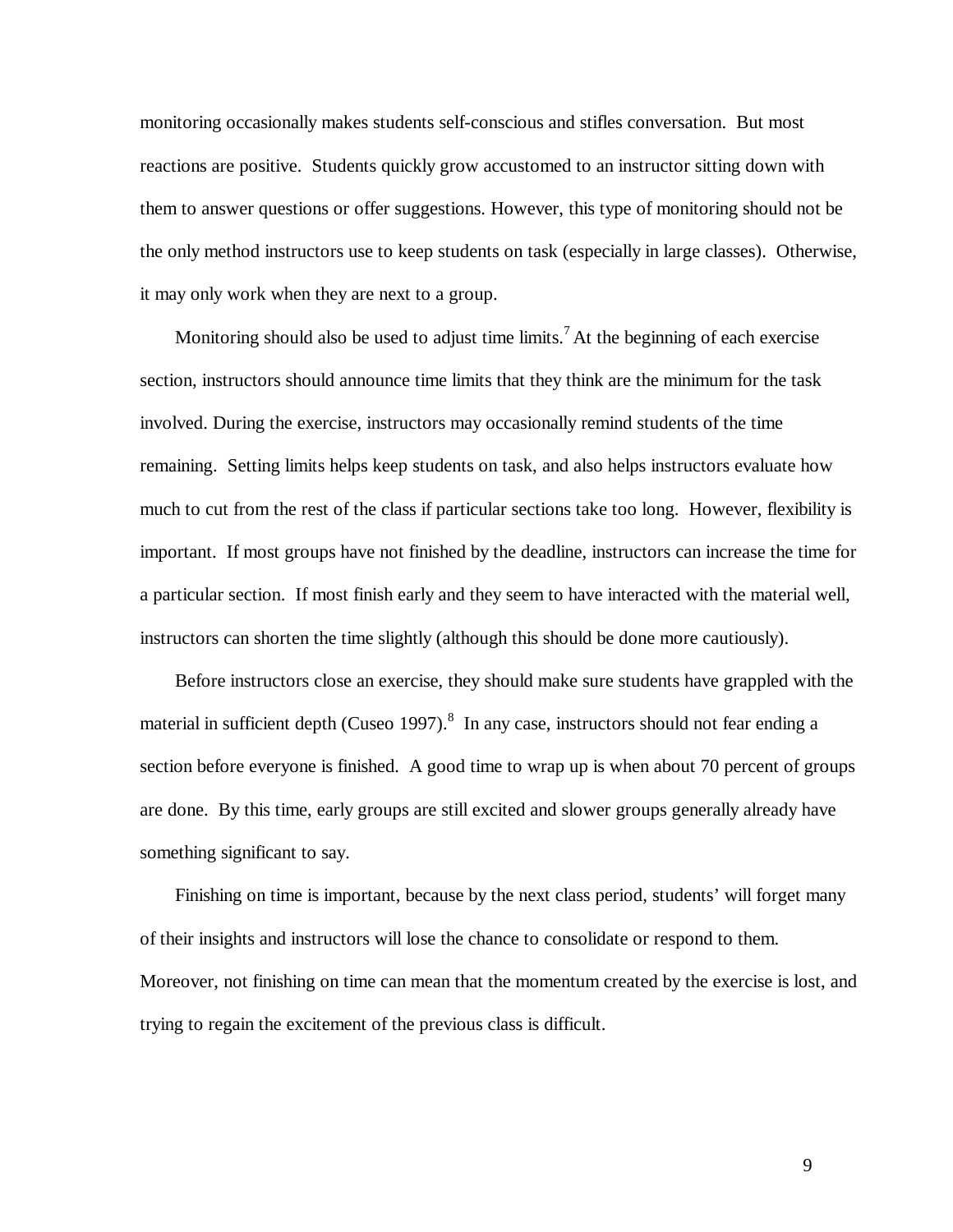**Debrief Thoroughly** - Every exercise should end with a period of debriefing that covers the goals of the exercise and the value of students' participation in it. First, give students a clear picture of what they have accomplished. Help them see the purpose of the exercise and tie the exercise to the broader goals of the class (Billson 1986; Millis 1997). Moreover, during debriefing, instructors should facilitate higher order thinking by highlighting the multiple perspectives of different individuals and groups.

Debriefing is also an ideal time for students to take notes. If students are anxious about tests and want to write down what they have learned for future review (Panitz 1997), this is an opportunity to accommodate them. Instructors might pause for a few minutes and ask students to write themselves a one page note on what they have learned (see Cross and Steadman 1996:20, 67), or give a mini-lecture on the important points to remember.

Second, emphasize students' contributions to knowledge construction. At the start of the debriefing time, instructors should elicit comments from the groups. In small classes, instructors probably want contributions from every group, but in larger classes or when time is short, not all groups can report. However, each group does not need to report everything they did. After the first few reports, instructors can ask remaining groups to merely add to or critique what others have already said. If instructors solicit comments from only some groups, they should allow different groups to comment the next time.

To emphasize the significance of students' insights, instructors should write down students' comments on the board using their *exact* words. If instructors must paraphrase to save space, they should ask the student's permission to do so. For example, if a student gives a long answer, instructors might ask *them* to provide a few words that capture the essence of what they said. *After* soliciting, recording, and discussing students' contributions, instructors can give their own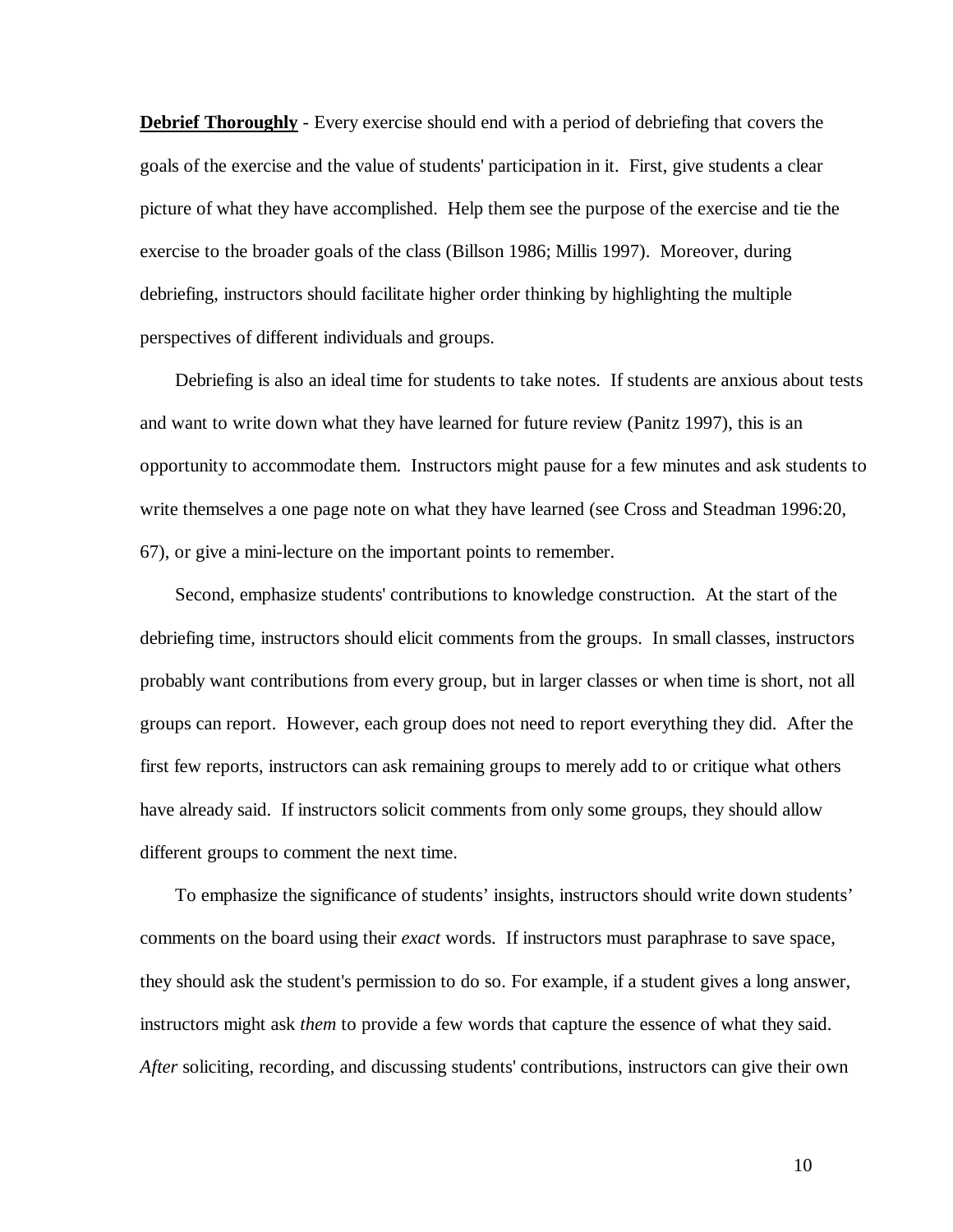comments and evaluation. However, they should not merely summarize what students have already said. Summaries alone often make students feel they are wasting time or worry that they do not know what the instructor thinks is important. Instructors should put students' contributions into the larger course framework and call attention to connections with previous class topics.

## **PRACTICE CONTINUOUS IMPROVEMENT**

Instructors should treat each exercise as a learning experiment and look for areas they can improve with the same rigor as they would any research project (Boice 1996). Cross and Steadman (1996) discuss a number of practical ways instructors can do this, and they also provide a guide to various assessment tools.

**Get Regular Feedback** - One way to obtain feedback is to distribute index cards near the end of the period and ask for comments about the exercise. Instructors should regularly ask for feedback throughout the term, rather than waiting until the end of the semester (Lowman 1995:72-74). This can help instructors adjust their teaching strategies and explain their motivation before problems become serious. Research suggests that if instructors solicit student evaluations and respond to them, subsequent evaluations of the instructor increase dramatically (Cross and Steadman 1996:141-60).

**Keep Written Records** - Instructors should keep a file for each exercise with their detailed instructions. Immediately after class, instructors should write down what worked and what did not. If they wait too long, their memories will become vague and less useful. For example, if an accidental variation worked, they should note this in the files. If something did not work, they should briefly analyze why and try to think how they could do it better next time. These notes are useful in preparing future classes and continuously improving the exercise. By periodically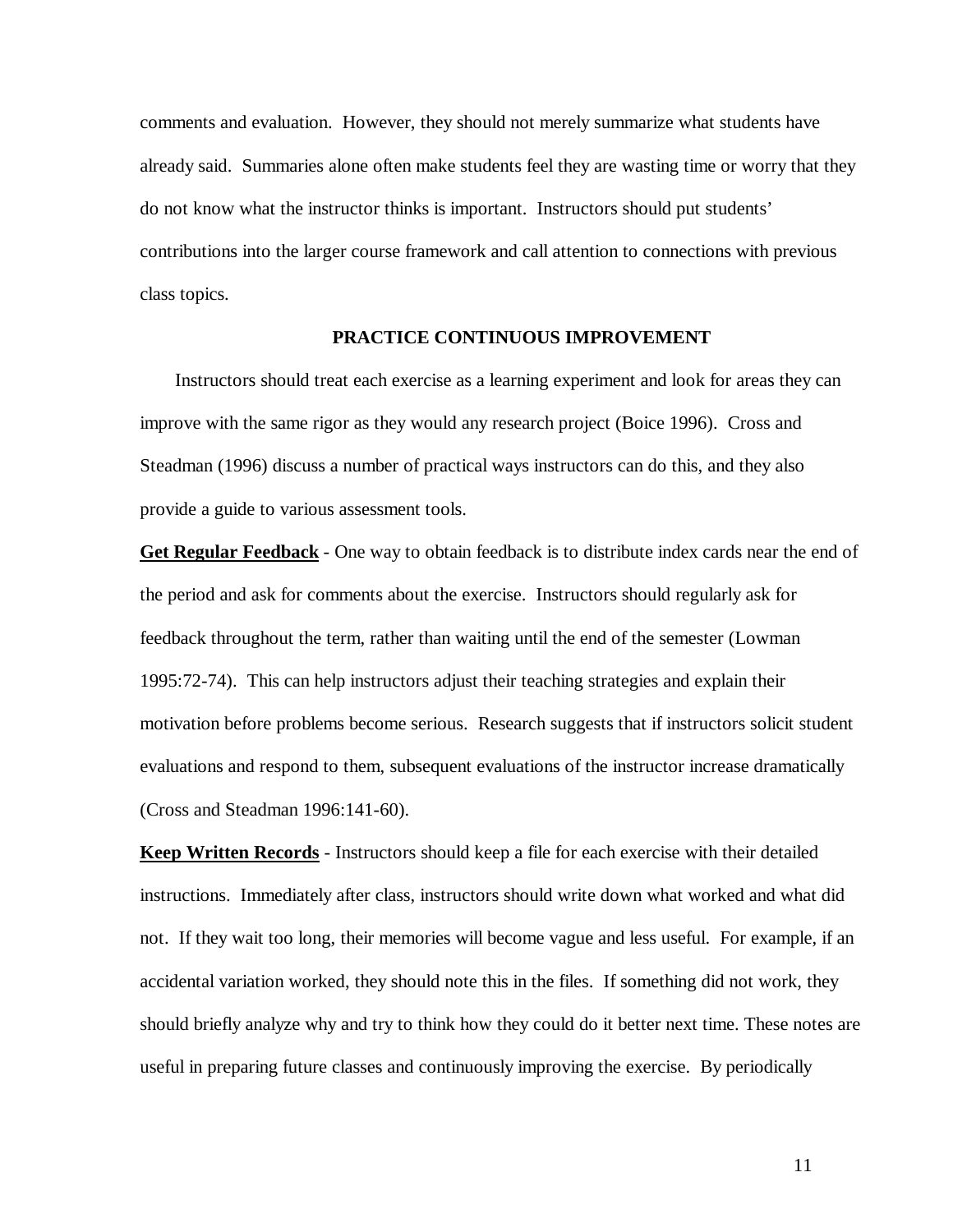reviewing student feedback and keeping written records, instructors can discover general patterns that improve other exercises and create summaries to share with colleagues and instructors elsewhere.

## **CONCLUSIONS**

Exercises can be an effective way to increase student motivation and excitement about a subject. They can help both students and instructors learn how well students understand the material, facilitate long-term memory, and foster higher-level thinking skills. Moreover, if instructors regularly conduct exercises based on class readings, students are more likely to come prepared. In this paper, we have offered a number of detailed suggestions on how to plan and conduct exercises effectively.

Of all the principles and suggestions in this paper, we feel that three are particularly important. First, instructors should develop an explicit plan and clearly communicate it to students. Second, instructors should always allow time for debriefing. This allows them to affirm the importance of students' work, bring out key lessons, consolidate those lessons in students' minds, and model critical thinking skills. Third, instructors should obtain regular feedback. Students' opinions, based on their classroom experiences, are an invaluable resource and instructors should not neglect them.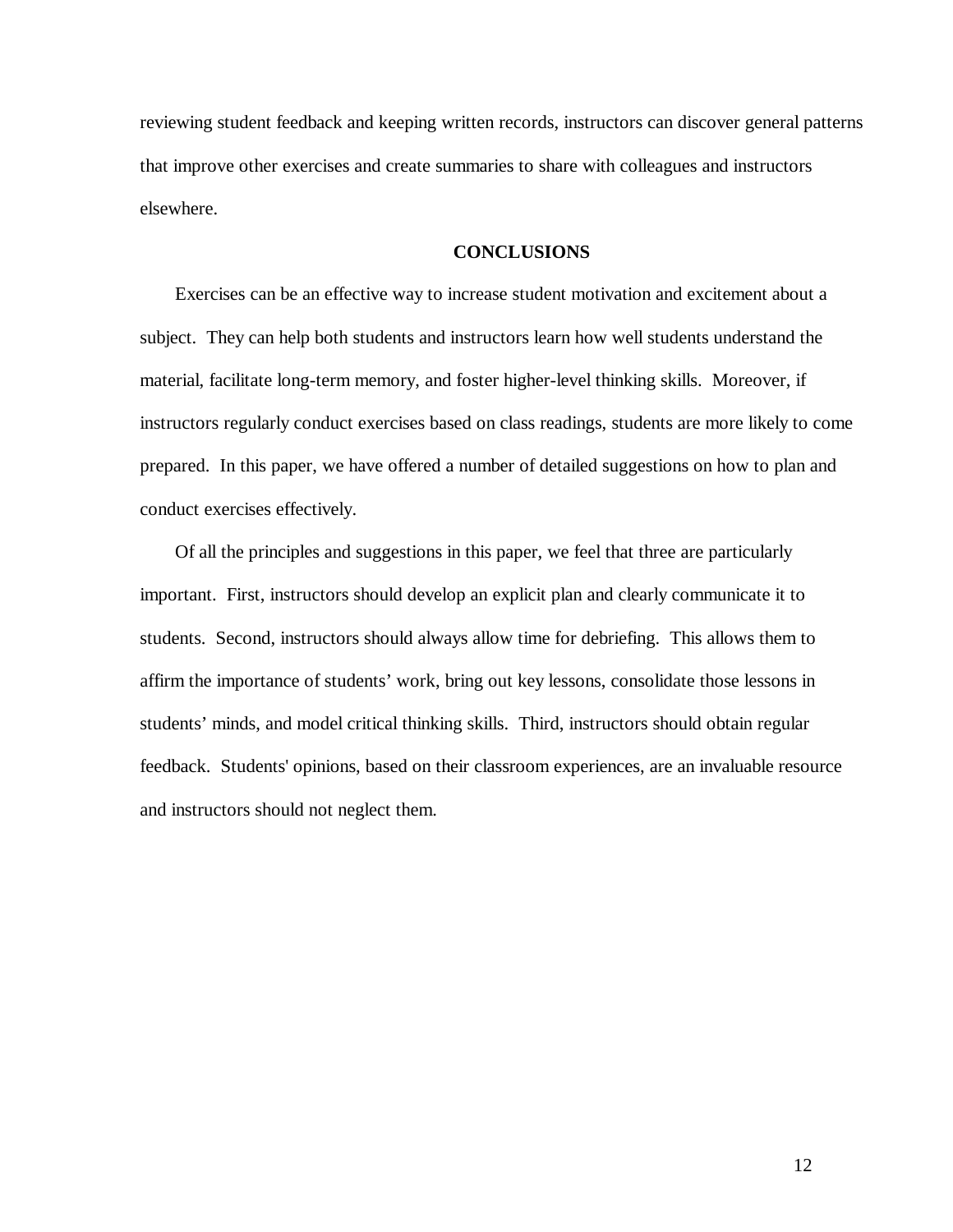#### **REFERENCES**

- Abrami, Philip C., Bette Chambers, Catherine Poulsen, Christian De Simone, Sylvia D'Apollonia, and James Howden. 1995. *Classroom Connections: Understanding and Using Cooperative Learning*. Toronto, Canada: Harcourt Brace & Co.
- Billson, Janet Mancini. 1986. "The College Classroom as a Small Group: Some Implications for Teaching and Learning." *Teaching Sociology* 14:143-51.
- Boice, Robert. 1996. *First-Order Principles of College Teachers: Ten Basic Ways to Improve the Teaching Process*. Bolton, MA: Anker Publishing Co., Inc.
- Brent, Rebecca. 1999. "It's a Start." *College Teaching* 47:14-17. http://www2.ncsu. edu/unity/lockers/users/f/felder/public/Papers/Getting\_started.html
- Cooper, Jim. 1990. "Cooperative learning and College Teaching: Tips from the Trenches." *The Teaching Professor* 4:1-2.
- \_\_\_\_\_. 1996. "Research in Cooperative Learning in the Mid-1990s: What the Experts Say." *Cooperative Learning and College Teaching* 6:2-3.
- Creed, Tom. 1996. "Think-Pair-Share-Discuss." *Cooperative Learning and College Teaching* 7:4.
- Cross, K. Patricia, and Mimi Harris Steadman. 1996. *Classroom Research: Implementing the Scholarship of Teaching*. San Francisco: Jossey-Bass Publishers.
- Cuseo, Joseph B. 1997. "Guidelines for Group Work." *Cooperative Learning and College Teaching* 7:11-16.
- Dansereau, Don, and David Johnson. 1994. "Cooperative Learning." Pp. 83-111 in *Learning, Remembering, Believing: Enhancing Human Performance*, edited by D. Druckman and R. A. Bjork. Washington, D.C.: National Academy Press.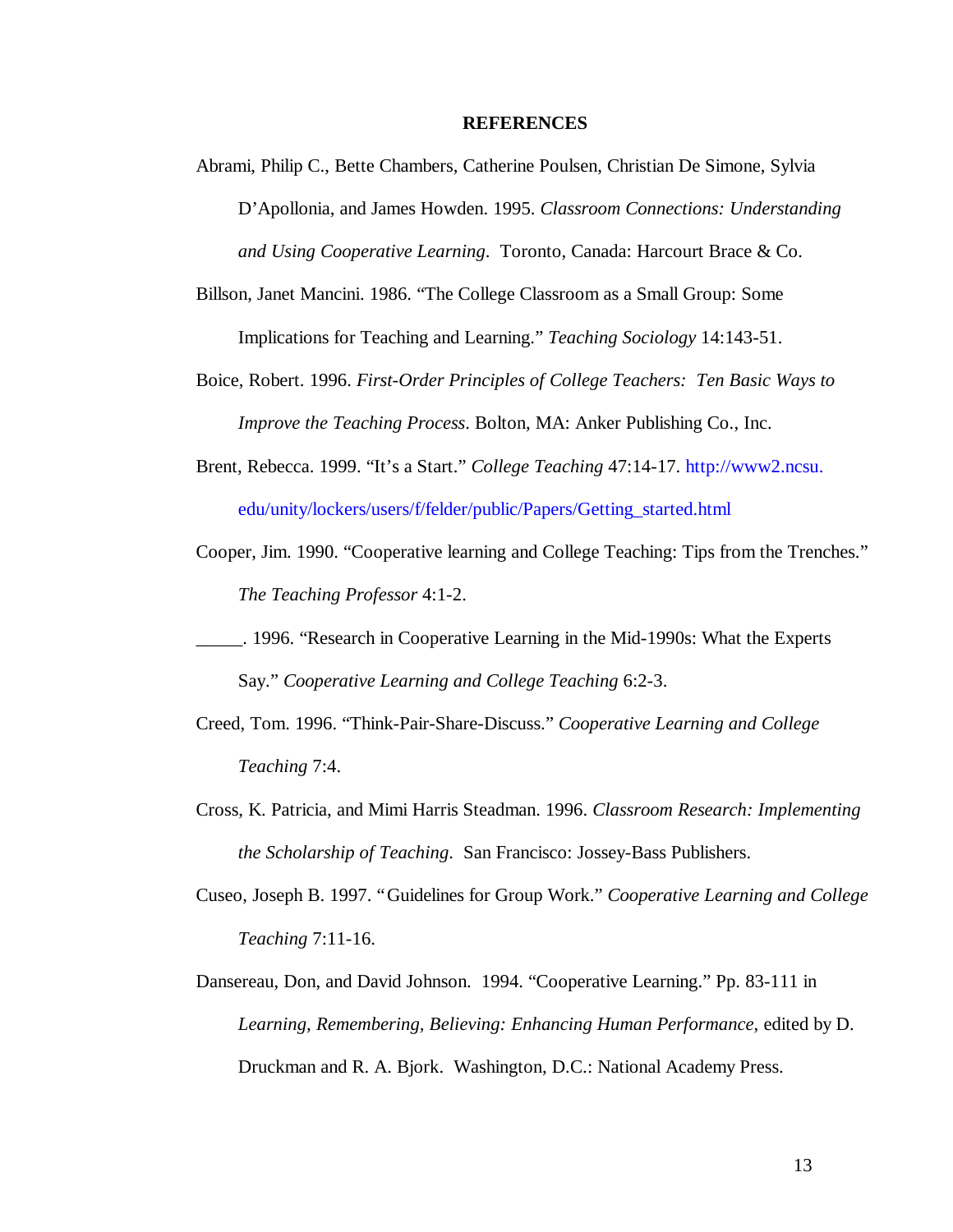- Downs-Lombardi, Judy. 1996. "Ten Teaching Tips for Newcomers." *College Teaching* 44:62-64.
- Felder, Richard M. 1997. "Beating the Numbers Game: Effective Teaching in Large Classes," 1997. *Proceedings of the Annual American Society for Engineering Education Conference*

http://www2.ncsu.edu/unity/lockers/users/f/felder/public/Papers/ Largeclasses.html

Felder, Richard M. and Rebecca Brent. 1994. "Cooperative Learning in Technical Courses: Procedures, Pitfalls, and Payoffs." ERIC Document Reproduction Service, ED 377038. http://www2.ncsu.edu/unity/lockers/users/f/felder/public/Papers/ Coopreport.html

\_\_\_\_\_. 1996. "Navigating the Bumpy Road to Student-Centered Instruction." *College Teaching* 44:43-47. http://www2.ncsu.edu/unity/lockers/users/f/felder/ public/Papers/Resist.html

- Giuffre, Katherine and Pamela Paxton. 1997. "Building Social Networks," *Teaching Sociology* 25:207-213.
- Glasberg, Davita Silfen, Florence Maatita, Barbara Nangle, and Tracy Schauer. 1998. "Games Children Play: An Exercise Illustrating Agents of Socialization." *Teaching Sociology* 26:130-139).
- Johnson, David W and R. T. Johnson. 1979. "Conflict in the Classroom: Controversy and Learning." *Review of Educational Research* 49:51-70.
- Johnston, Susan. 1997a. "Dangerous Assumptions." *Cooperative Learning and College Teaching* 7:8-11.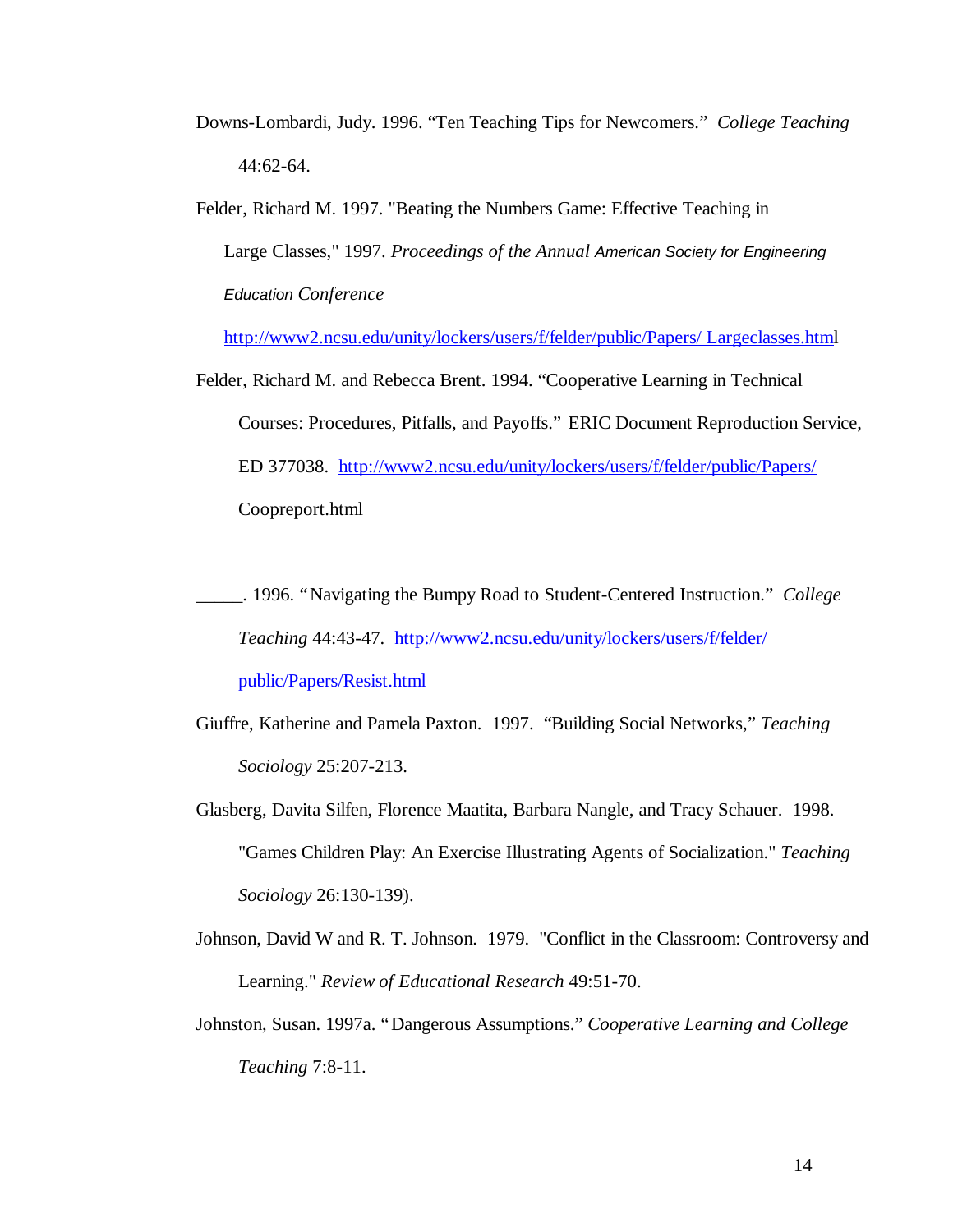- Kaufman, Deborah B., Richard M. Felder, Hugh Fuller. 1999. "Peer Ratings in Cooperative Learning Teams." *Proceedings of the 1999 Annual American Society for Engineering Education Conference* http://www2.ncsu.edu/unity/lockers/ users/f/felder/public/Papers/kaufman-asee.PDF
- Keeley, Stuart M., Kenneth M. Shemberg, Brenda S. Cowell, and Brian J. Zinnbauer. 1995. "Coping with Student Resistance to Critical Thinking: What the Psychotherapy Literature Can Tell Us." *College Teaching* 43:140-45.
- Lowman, Joseph. 1995. *Mastering the Techniques of Teaching (2nd ed.)*. San Francisco: Jossey-Bass Publishers.
- McCammon, Lucy. 1999. "Introducing Social Stratification and Inequality: An Active Learning Technique." *Teaching Sociology* 27:44-54).
- Millis, Barbara. 1992. "How Cooperative Learning Can Fulfill the Promise of the 'Seven Principles." *Cooperative Learning and College Teaching* 2:5-6.
- \_\_\_\_\_. 1997. "Bringing Closure: Some Rapid Report-Out Methods." *Cooperative Learning and College Teaching* 7:2-3.
- Panitz, Ted. 1997. "Faculty and Student Resistance to Cooperative Learning." *Cooperative Learning and College Teaching* 7:2-4.
- Prescott, Susan. 1992. "More Tips for Getting Started with CL." *Cooperative Learning and College Teaching* 3:6-7.
- \_\_\_\_\_. 1994. "Trouble-Shooting." *Cooperative Learning and College Teaching* 5:6-8.
- \_\_\_\_\_. 1996. "Trouble-Shooting." *Cooperative Learning and College Teaching* 7:5-6.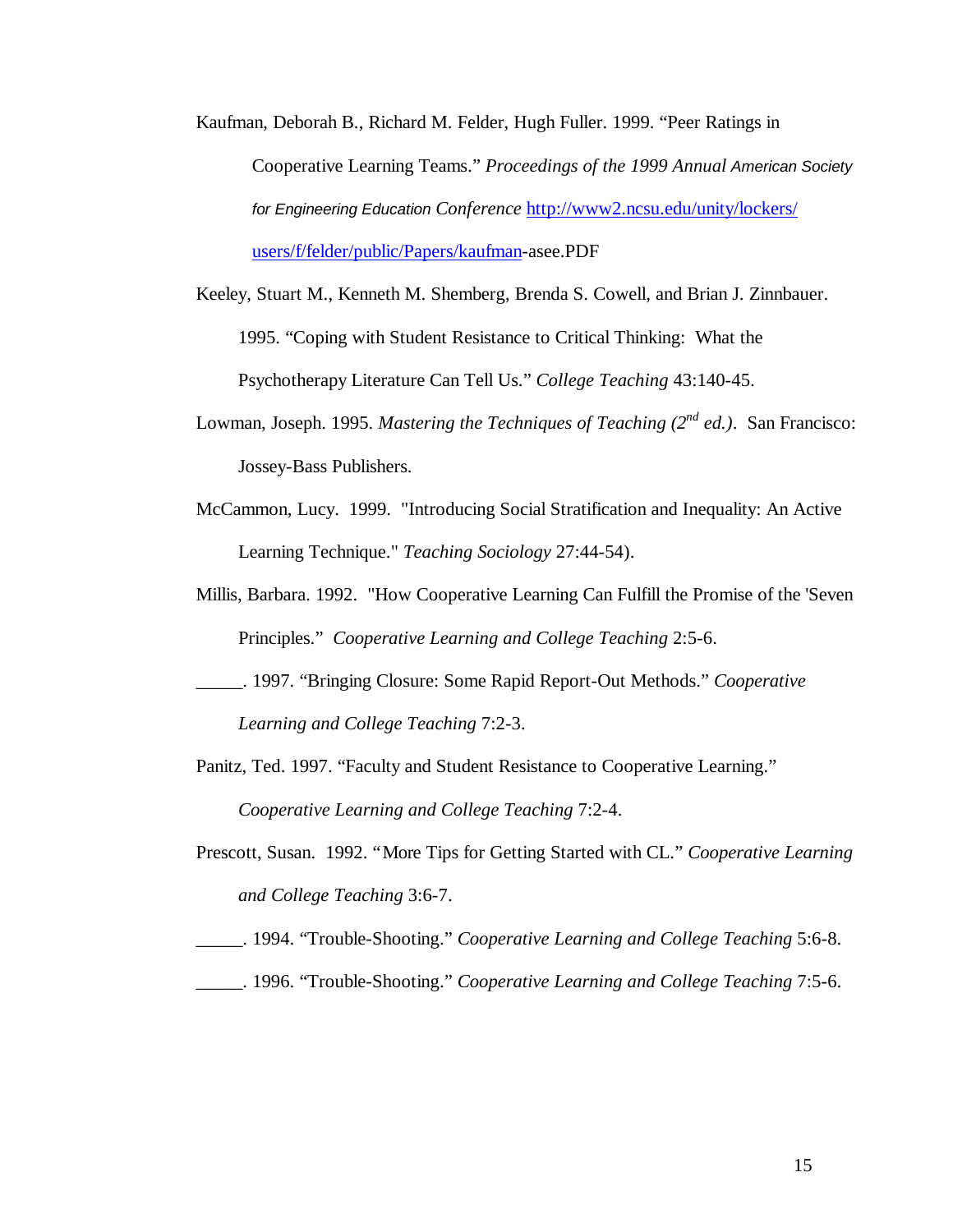Qin, Zhining, David W. Johnson, and Roger T. Johnson. 1995. "Cooperative Versus Competitive Efforts and Problems Solving." *Review of Educational Research* 65:129-143.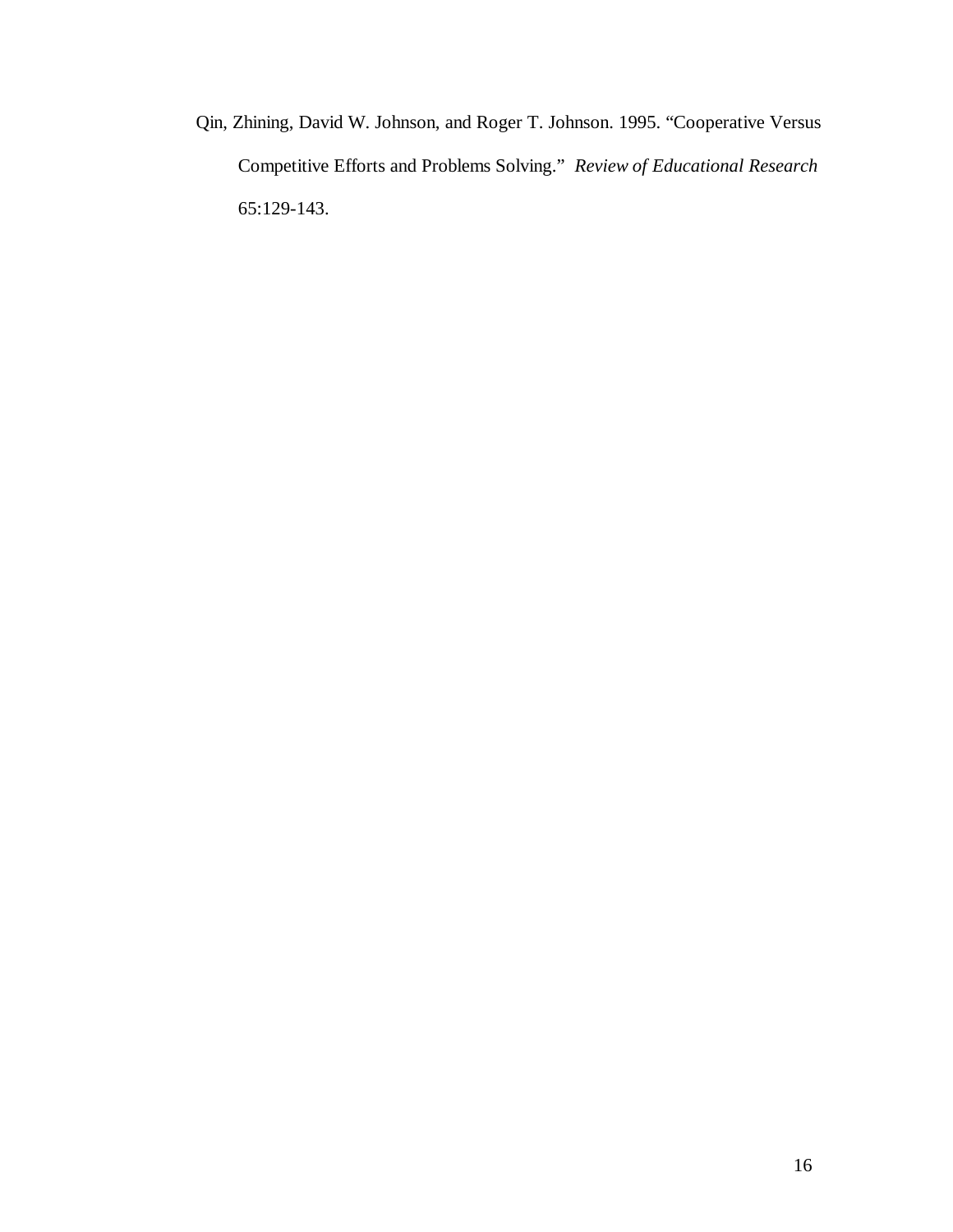#### **Appendix: Considerations For Those Who Use Exercises Regularly**

Instructors should be explicit about why they use exercises, especially if they use them often. Most students have little experience with classes that are *not* lecture-based. Thus, they often assume that the goal of class is to absorb maximum content (or at least transfer it to their notes). Using less class time for lecturing may increase opportunities for student involvement, but it can also raise students' test anxiety because they don't know what they should memorize (Johnston 1997a). Instructors need to explain *why* they are departing from the traditional lecture method and how students will benefit from the unfamiliar format. For excellent summaries about how to introduce students to cooperative learning strategies see Brent (1996), Cooper (1990), Cross and Steadman (1996:180-1), Felder (1997), Felder and Brent (1994), Keeley (1995), Panitz (1997), and Prescott (1992, 1994, and 1996).

Classroom layout may also be a problem, especially in rooms designed for traditional instructor-centered teaching (e.g., rooms with chairs bolted to the floor). This hampers group discussion and inhibits students from moving between groups or work sites during an exercise. If instructors plan to use exercises regularly and their classrooms do not have moveable chairs, we strongly recommend that they change rooms *before* the semester begins. Nonetheless, instructors can still conduct exercises such as Think-Pair-Share, or create temporary groups of students seated in adjacent rows (Creed 1996, Felder and Brent 1996).

Finally, using exercises in a large class can be a challenge, but it is a surmountable one. In large classes instructions must be more detailed because the instructor has difficulty answering multiple groups' questions or monitoring when groups stall. Collecting written products may also help keep students on task and help instructors evaluate student comprehension. For more advice on this topic see Felder (1997).